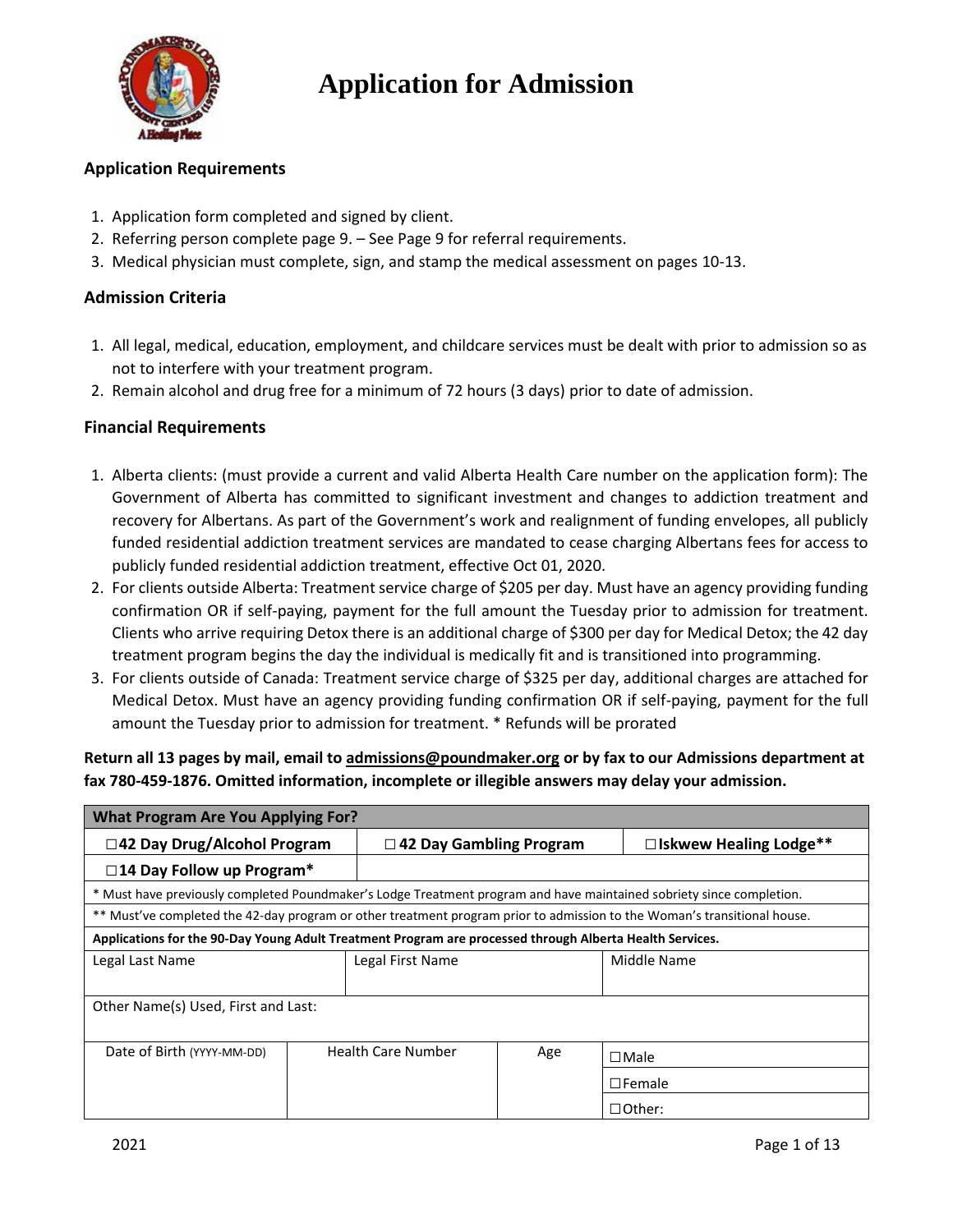

| <b>Mailing Address:</b>                                                                           |            |  | City/Town:            |                                                |                   |                   |  |  |  |
|---------------------------------------------------------------------------------------------------|------------|--|-----------------------|------------------------------------------------|-------------------|-------------------|--|--|--|
| $\Box$ No fixed address (please specify which City you reside in                                  |            |  |                       |                                                |                   |                   |  |  |  |
| Province:                                                                                         |            |  | Postal Code:          |                                                |                   |                   |  |  |  |
| Primary Phone:                                                                                    |            |  |                       |                                                | Secondary Phone:  |                   |  |  |  |
| If you do not have a phone where can we leave a message for you?                                  |            |  |                       |                                                |                   |                   |  |  |  |
| <b>Email Address:</b>                                                                             |            |  |                       |                                                |                   |                   |  |  |  |
|                                                                                                   |            |  |                       |                                                |                   |                   |  |  |  |
| <b>Marital Status (Please Check one box only):</b>                                                |            |  |                       |                                                |                   |                   |  |  |  |
| Single/Never married                                                                              |            |  | □ Common Law          |                                                | $\Box$ Divorced   |                   |  |  |  |
| Married<br>П.                                                                                     |            |  | $\square$ Separated   |                                                | $\square$ Widowed |                   |  |  |  |
| <b>Ethnicity:</b>                                                                                 |            |  |                       |                                                |                   |                   |  |  |  |
| <b>Status</b>                                                                                     |            |  | $\Box$ Métis          |                                                |                   | □ Non-Indigenous  |  |  |  |
| Non-Status                                                                                        |            |  | $\Box$ Inuit          |                                                | □Other:           |                   |  |  |  |
| Treaty Status (if applicable):                                                                    |            |  |                       |                                                |                   |                   |  |  |  |
| $\Box$ Status                                                                                     |            |  | $\Box$ Métis          |                                                |                   |                   |  |  |  |
| <b>Band Name:</b>                                                                                 |            |  |                       |                                                |                   |                   |  |  |  |
| 10 Digit Treaty Number:                                                                           |            |  |                       |                                                |                   |                   |  |  |  |
| <b>Residence:</b>                                                                                 |            |  |                       |                                                |                   |                   |  |  |  |
| □ On Reserve                                                                                      |            |  |                       | □ Off Reserve                                  |                   |                   |  |  |  |
| Education level achieved: (please check one box only)                                             |            |  |                       | Employment status: (please check one box only) |                   |                   |  |  |  |
| $\square$ 1-6                                                                                     | $\Box$ 7-9 |  | $\square$ 10-12       | $\square$ Employed                             |                   | $\Box$ Unemployed |  |  |  |
| □ Completed Grade 12                                                                              |            |  | □ Some Post-Secondary | □ Not in Labor Force                           |                   | $\Box$ Student    |  |  |  |
| □ College Diploma/Degree                                                                          |            |  | □ University Degree   | $\Box$ Retired                                 |                   |                   |  |  |  |
| Next of Kin to be notified in case of emergency                                                   |            |  |                       | Relationship to the Applicant                  |                   |                   |  |  |  |
| Primary Phone Number:                                                                             |            |  |                       | Secondary Phone Number:                        |                   |                   |  |  |  |
| Secondary next of kin to be notified                                                              |            |  |                       | Relationship to the Applicant                  |                   |                   |  |  |  |
| Primary Phone Number:                                                                             |            |  |                       | Secondary Phone number:                        |                   |                   |  |  |  |
| If prescriptions or Ambulance services are required, how will they be paid for?                   |            |  |                       |                                                |                   |                   |  |  |  |
| (Alberta Works, AISH, Blue Cross, Health Canada (INAC), etc.?)                                    |            |  |                       |                                                |                   |                   |  |  |  |
| Benefits Number (e.g.: AISH/Alberta Works file number, Treaty Number, Blue Cross Benefits Number) |            |  |                       |                                                |                   |                   |  |  |  |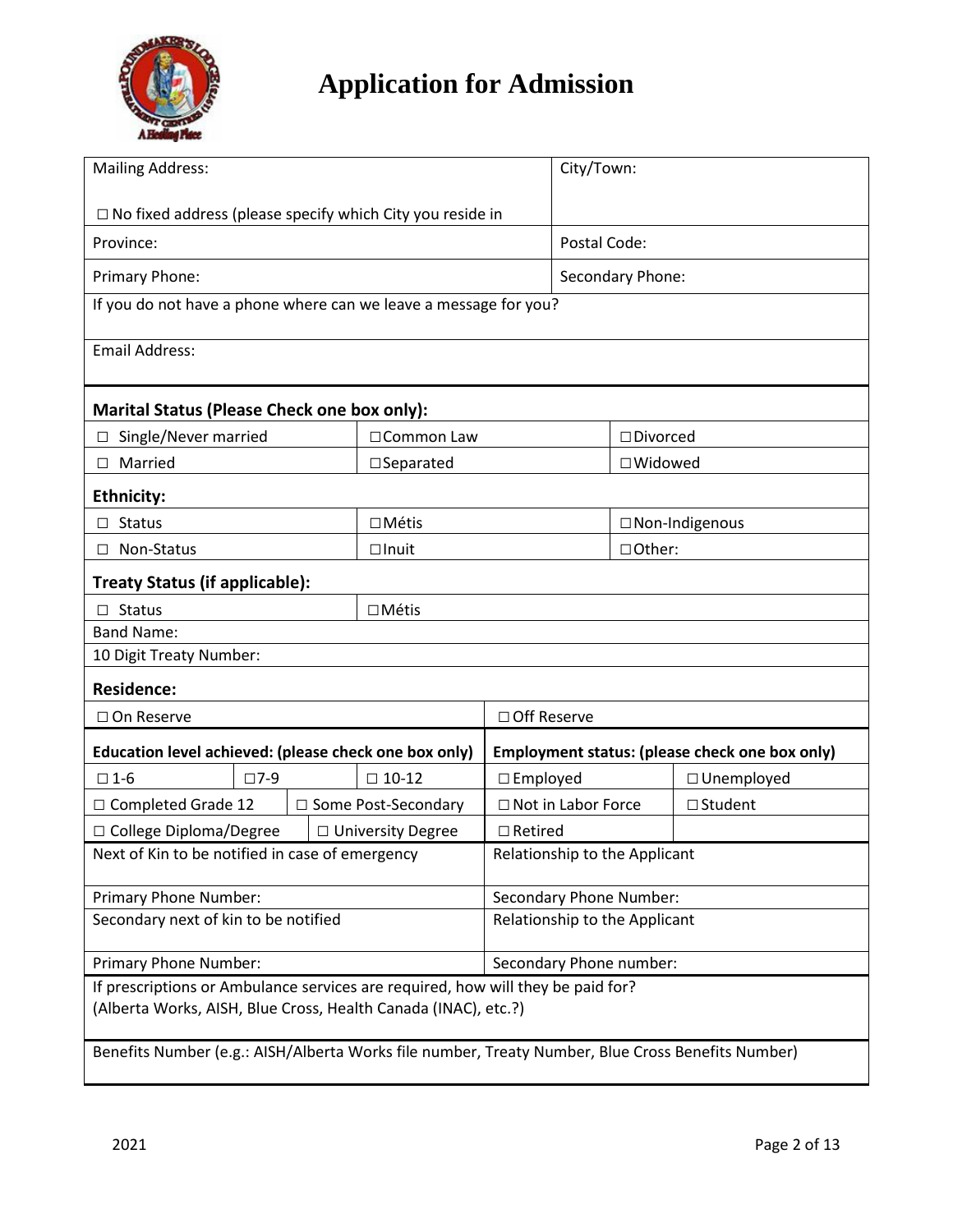

#### **Legal Matters \*\*All Legal Matters must be dealt with** *prior* **to admission as to not interfere with your treatment\*\***

| Please check off any conditions that apply and complete the section below. (Please submit any legal orders)                                                                                                                                                 |                          |  |                            |                                          |                                                                                              |  |  |  |  |  |
|-------------------------------------------------------------------------------------------------------------------------------------------------------------------------------------------------------------------------------------------------------------|--------------------------|--|----------------------------|------------------------------------------|----------------------------------------------------------------------------------------------|--|--|--|--|--|
| Federal                                                                                                                                                                                                                                                     | $\square$ Parole         |  | $\Box$ Statutory Release   |                                          |                                                                                              |  |  |  |  |  |
| Provincial                                                                                                                                                                                                                                                  | $\Box$ Probation         |  | $\Box$ Recognizance        |                                          | $\Box$ Conditional Sentencing Order                                                          |  |  |  |  |  |
|                                                                                                                                                                                                                                                             | $\Box$ Temporary Absence |  |                            |                                          |                                                                                              |  |  |  |  |  |
| Type of Offence                                                                                                                                                                                                                                             |                          |  |                            |                                          | Name of Parole/Probation Officer                                                             |  |  |  |  |  |
| Parole/Probation Officer's Phone                                                                                                                                                                                                                            |                          |  |                            | Parole/Probation Officer's Agency/Office |                                                                                              |  |  |  |  |  |
| If you have a history of criminal convictions, list the type of approximate dates of conviction(s)                                                                                                                                                          |                          |  |                            |                                          |                                                                                              |  |  |  |  |  |
|                                                                                                                                                                                                                                                             |                          |  |                            |                                          | Please list any recent charges from the past year. (We may require supporting documentation) |  |  |  |  |  |
|                                                                                                                                                                                                                                                             |                          |  |                            |                                          |                                                                                              |  |  |  |  |  |
|                                                                                                                                                                                                                                                             |                          |  |                            |                                          |                                                                                              |  |  |  |  |  |
| confirm that I do not have any current legal matters before the<br>courts for have any legal orders such as listed above. If this is to chance during my wait period, I will update<br>Poundmaker's Lodge Treatment Centre's with my current circumstances. |                          |  |                            |                                          |                                                                                              |  |  |  |  |  |
| Signature                                                                                                                                                                                                                                                   |                          |  |                            | Date (YYYY-MM-DD)                        |                                                                                              |  |  |  |  |  |
|                                                                                                                                                                                                                                                             |                          |  |                            |                                          |                                                                                              |  |  |  |  |  |
| Would you be coming to treatment for Employment Reasons?                                                                                                                                                                                                    |                          |  |                            |                                          |                                                                                              |  |  |  |  |  |
| $\square$ Yes                                                                                                                                                                                                                                               | $\square$ No             |  |                            |                                          |                                                                                              |  |  |  |  |  |
| Do you have Child Welfare involvement?                                                                                                                                                                                                                      |                          |  |                            |                                          |                                                                                              |  |  |  |  |  |
| $\square$ Yes                                                                                                                                                                                                                                               | $\square$ No             |  | Worker's Name:<br>Contact: |                                          |                                                                                              |  |  |  |  |  |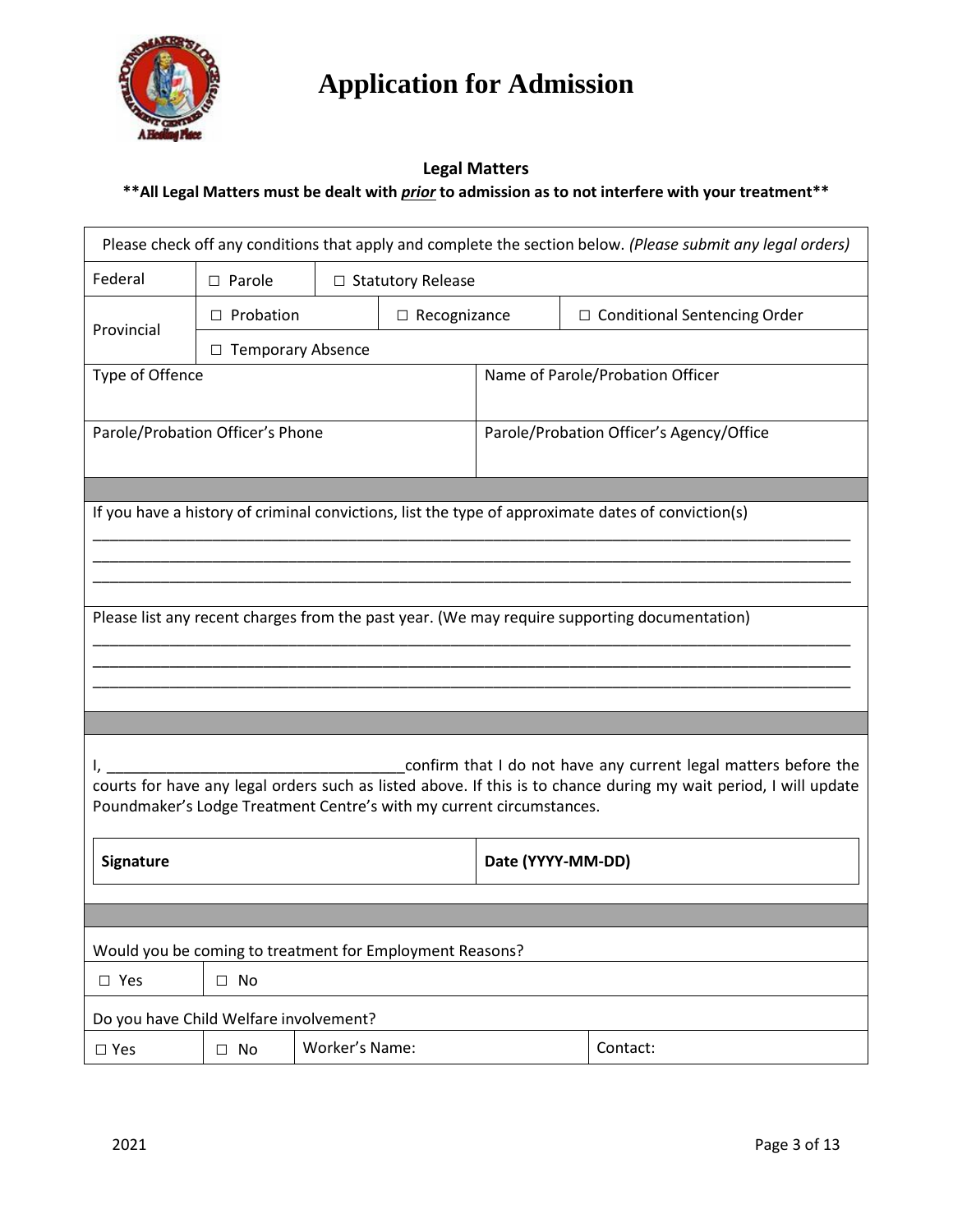

#### **Please describe in detail your alcohol, other drug use and/or gambling**

| What Substance are you Seeking Treatment for?   |                                        |                                          |                                          |  |  |  |  |  |  |
|-------------------------------------------------|----------------------------------------|------------------------------------------|------------------------------------------|--|--|--|--|--|--|
| What do you use most often?                     |                                        |                                          |                                          |  |  |  |  |  |  |
| Pattern of use (e.g.: daily, binge)             |                                        |                                          | Route (e.g.: IV, Oral, Intranasal, etc.) |  |  |  |  |  |  |
| How long have you used this substance?          |                                        |                                          |                                          |  |  |  |  |  |  |
| How long has this been a problem for you?       |                                        |                                          |                                          |  |  |  |  |  |  |
| Date you last used this substance? (YYYY-MM-DD) |                                        |                                          |                                          |  |  |  |  |  |  |
| <b>Other Substance Used</b>                     |                                        |                                          |                                          |  |  |  |  |  |  |
| What other substance do you use?                |                                        |                                          |                                          |  |  |  |  |  |  |
| Pattern of use (e.g.: daily, binge)             |                                        | Route (e.g.: IV, Oral, Intranasal, etc.) |                                          |  |  |  |  |  |  |
|                                                 | How long have you used this substance? |                                          |                                          |  |  |  |  |  |  |
| How long has this been a problem for you?       |                                        |                                          |                                          |  |  |  |  |  |  |
| Date you last used this substance? (YYYY-MM-DD) |                                        |                                          |                                          |  |  |  |  |  |  |
| <b>Other Substance Used</b>                     |                                        |                                          |                                          |  |  |  |  |  |  |
| What other substance do you use?                |                                        |                                          |                                          |  |  |  |  |  |  |
| Pattern of use (e.g.: daily, binge)             |                                        | Route (e.g.: IV, Oral, Intranasal, etc.) |                                          |  |  |  |  |  |  |
| How long have you used this substance?          |                                        |                                          |                                          |  |  |  |  |  |  |
| How long has this been a problem for you?       |                                        |                                          |                                          |  |  |  |  |  |  |
| Date you last used this substance? (YYYY-MM-DD) |                                        |                                          |                                          |  |  |  |  |  |  |
| <b>Other Addiction Concerns:</b>                |                                        |                                          |                                          |  |  |  |  |  |  |
| $\Box$ Video games/TV                           | □ Sex/Pornography                      |                                          | $\square$ Food                           |  |  |  |  |  |  |
| $\Box$ Shopping                                 | $\Box$ Relationships                   |                                          | □ Other:                                 |  |  |  |  |  |  |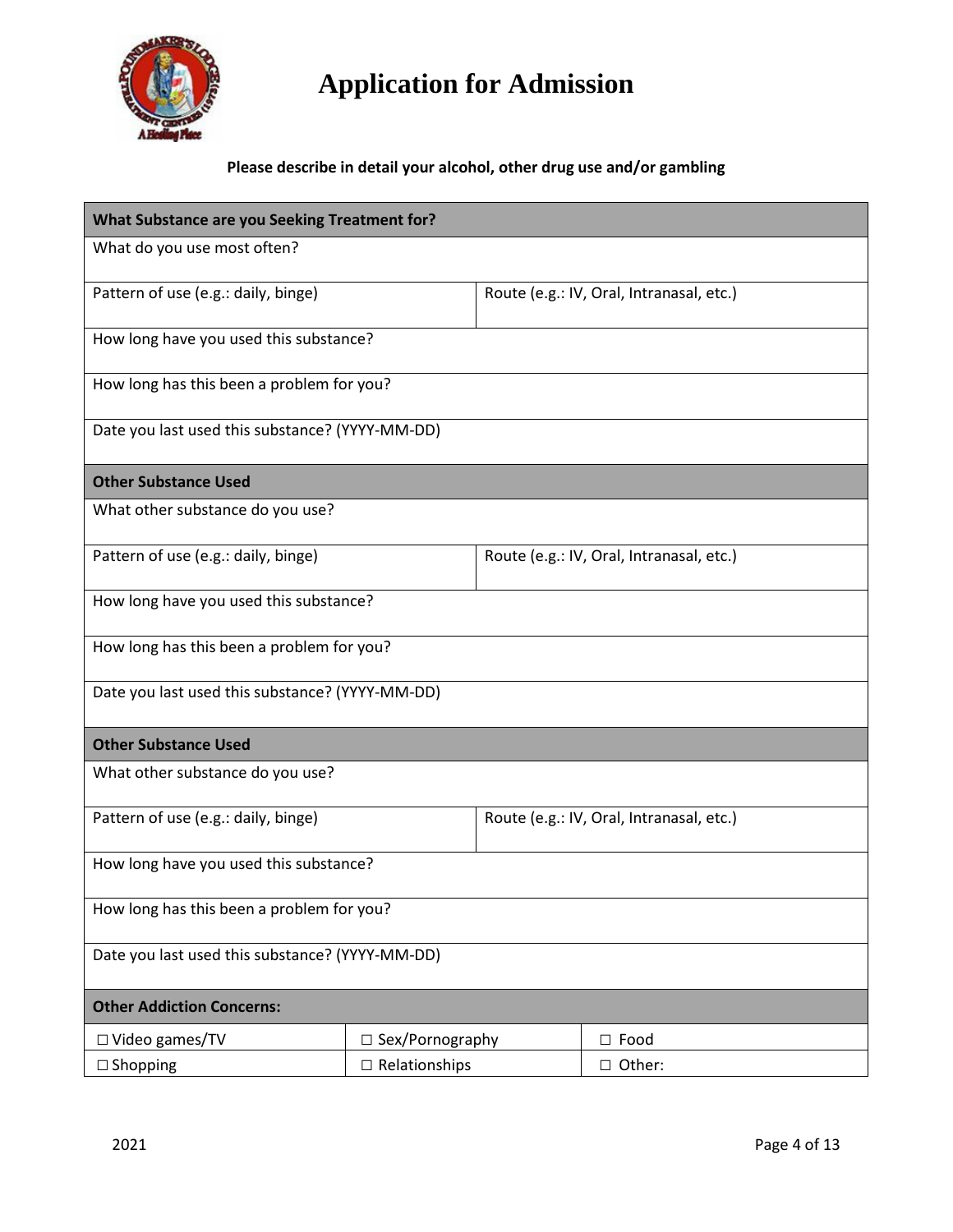

| <b>Gambling</b>                                                                                                                                                                     |
|-------------------------------------------------------------------------------------------------------------------------------------------------------------------------------------|
| Types of gambling done? (VLT, Bingo, Lottery)                                                                                                                                       |
| Pattern of gambling (e.g.: daily, weekends, paydays)                                                                                                                                |
| Amount of money gambled per occasion                                                                                                                                                |
| How long have you gambled?                                                                                                                                                          |
| How long has this been a problem for you?                                                                                                                                           |
| Date you last gambled (YYYY-MM-DD):                                                                                                                                                 |
| Treatment history for alcohol or gambling problems                                                                                                                                  |
| Have you previously attended a treatment centre for addictions and/or gambling? And if so, which one(s) and<br>when?                                                                |
| Reason(s) for previous treatment                                                                                                                                                    |
| Approximate date(s)                                                                                                                                                                 |
| How long did you remain alcohol, drug, or gambling free after treatment?                                                                                                            |
|                                                                                                                                                                                     |
| 1. Describe in detail how your drinking, drug taking and/or gambling affected you and your life? (e.g.: effects<br>on family, relationships, employment, health, social life, etc.) |
|                                                                                                                                                                                     |
|                                                                                                                                                                                     |
| 2. What are your reason(s) for wanting to attend residential treatment at this time?                                                                                                |
|                                                                                                                                                                                     |
|                                                                                                                                                                                     |
| 3. What are the most important areas for you to address while in treatment?                                                                                                         |
|                                                                                                                                                                                     |
|                                                                                                                                                                                     |
|                                                                                                                                                                                     |
| 2021<br>Page 5 of 13                                                                                                                                                                |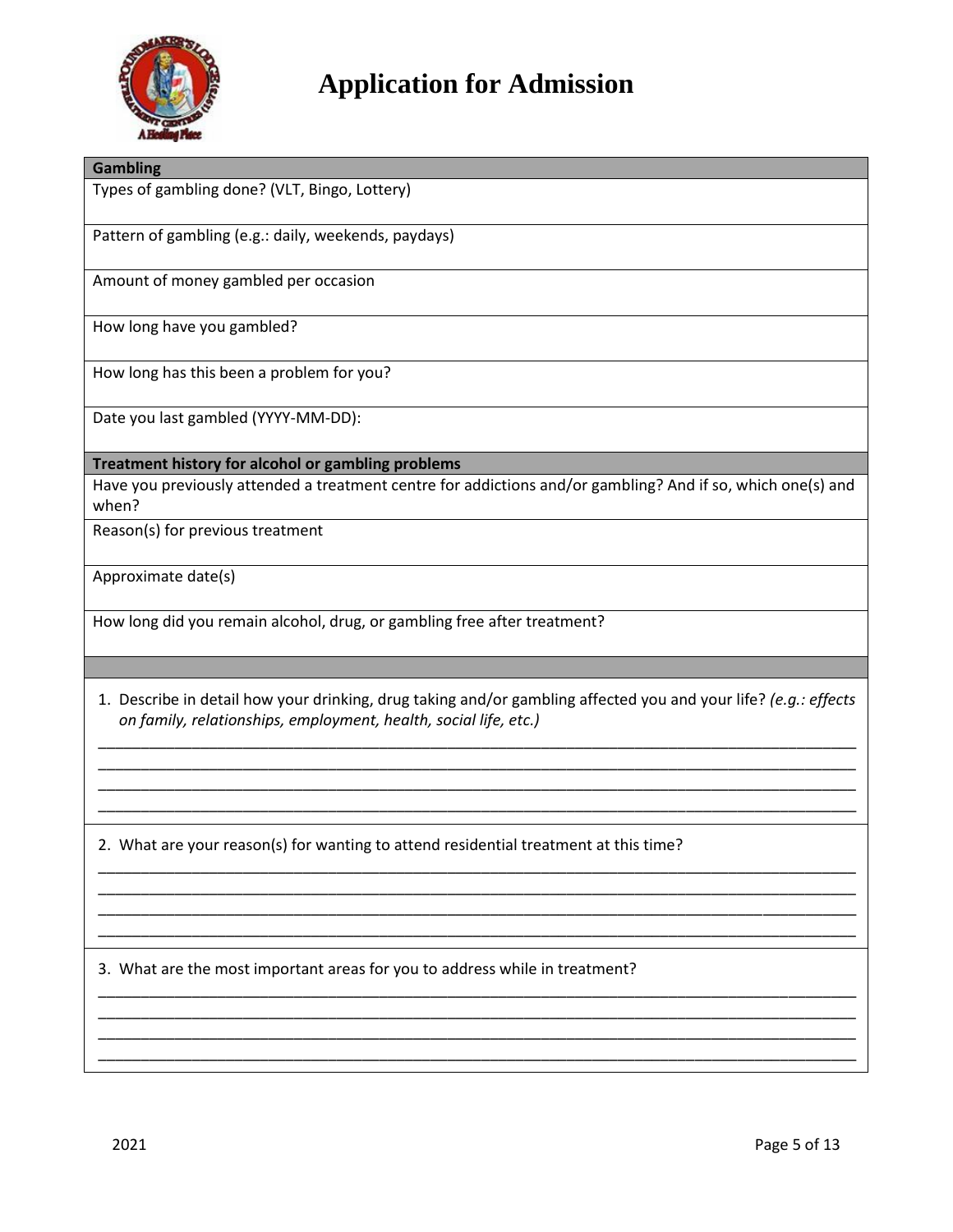

| 4. Do you have any special needs or problems that we need to be aware of? (reading and writing English,<br>wheelchair accessibility, hearing difficulties, problem with stairs and long corridors) |
|----------------------------------------------------------------------------------------------------------------------------------------------------------------------------------------------------|
| $\square$ No                                                                                                                                                                                       |
| $\Box$ Yes, provide details:                                                                                                                                                                       |
|                                                                                                                                                                                                    |
|                                                                                                                                                                                                    |
|                                                                                                                                                                                                    |
| 5. Are you seeing a doctor regularly for any reason, including refilling medication?                                                                                                               |
| $\Box$ No                                                                                                                                                                                          |
| $\Box$ Yes, provide details:                                                                                                                                                                       |
|                                                                                                                                                                                                    |
|                                                                                                                                                                                                    |
|                                                                                                                                                                                                    |
| 6. Describe current medical problems (e.g.: chronic health issues, recent surgery, injuries, pain, etc.)                                                                                           |
|                                                                                                                                                                                                    |
|                                                                                                                                                                                                    |
|                                                                                                                                                                                                    |
| 7. Have you been hospitalized in the past 12 months?                                                                                                                                               |
| $\Box$ No                                                                                                                                                                                          |
| $\Box$ Yes, provide details:                                                                                                                                                                       |
|                                                                                                                                                                                                    |
|                                                                                                                                                                                                    |
|                                                                                                                                                                                                    |
|                                                                                                                                                                                                    |
| 8. Have you ever experienced mental health concerns? (e.g. panic attacks, hallucinations/delusions,<br>uncontrollable rage, mood swings, mental illness, etc.)                                     |
| $\square$ No                                                                                                                                                                                       |
| $\Box$ Yes, provide details:                                                                                                                                                                       |
|                                                                                                                                                                                                    |
|                                                                                                                                                                                                    |
|                                                                                                                                                                                                    |
| 9. Describe in detail how the above problems (question 8) affected you or others both in the past and<br>currently                                                                                 |
| $\square$ No                                                                                                                                                                                       |
|                                                                                                                                                                                                    |
| $\Box$ Yes, provide details:                                                                                                                                                                       |
|                                                                                                                                                                                                    |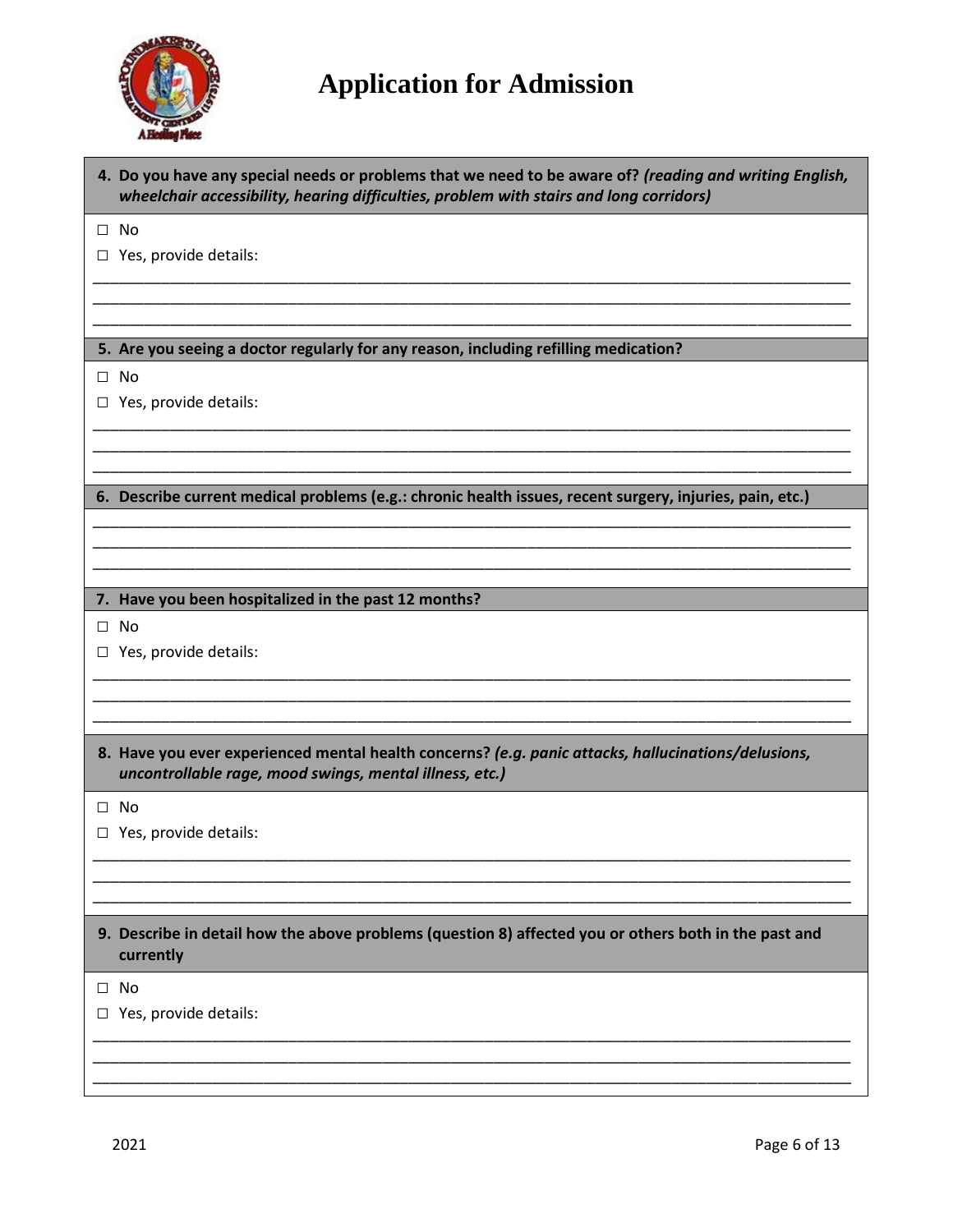

| 10. Have you had any thoughts of suicide and/or have you self-harmed?                                  |                    |               |                                        |             |                       |              |  |  |
|--------------------------------------------------------------------------------------------------------|--------------------|---------------|----------------------------------------|-------------|-----------------------|--------------|--|--|
| <b>No</b><br>$\Box$                                                                                    |                    |               |                                        |             |                       |              |  |  |
| Yes, describe in detail<br>□                                                                           |                    |               |                                        |             |                       |              |  |  |
|                                                                                                        |                    |               |                                        |             |                       |              |  |  |
|                                                                                                        |                    |               |                                        |             |                       |              |  |  |
|                                                                                                        |                    |               |                                        |             |                       |              |  |  |
| 11. Have you attempted suicide?                                                                        |                    |               |                                        |             |                       |              |  |  |
| <b>No</b>                                                                                              |                    |               |                                        |             |                       |              |  |  |
| $\Box$                                                                                                 |                    |               |                                        |             |                       |              |  |  |
| Yes, describe in detail<br>□                                                                           |                    |               |                                        |             |                       |              |  |  |
|                                                                                                        |                    |               |                                        |             |                       |              |  |  |
|                                                                                                        |                    |               |                                        |             |                       |              |  |  |
|                                                                                                        |                    |               |                                        |             |                       |              |  |  |
|                                                                                                        |                    |               |                                        |             |                       |              |  |  |
| If currently under the care of a Doctor/Psychiatrist/Psychologist, complete the following boxes below: |                    |               |                                        |             |                       |              |  |  |
| Name:                                                                                                  | Phone Number:      |               |                                        |             | □Doctor □Psychiatrist |              |  |  |
|                                                                                                        |                    |               |                                        |             | □Psychologist         |              |  |  |
| Name:                                                                                                  |                    | Phone Number: | □Doctor □Psychiatrist<br>□Psychologist |             |                       |              |  |  |
|                                                                                                        |                    |               |                                        |             |                       |              |  |  |
| <b>Check method of payment</b>                                                                         |                    |               |                                        |             |                       |              |  |  |
| $\Box$ Cash                                                                                            | □ Certified Cheque | □ Money Order |                                        | $\Box$ Visa |                       | □ MasterCard |  |  |
| $\Box$ SFI / Alberta Works / AISH (Assured Income for Severely Handicapped)                            |                    |               |                                        |             |                       |              |  |  |
| If checked, provide 3 <sup>rd</sup> party contract information                                         |                    |               |                                        |             |                       |              |  |  |
| Name:                                                                                                  |                    |               | Organization:                          |             |                       |              |  |  |
|                                                                                                        |                    |               |                                        |             |                       |              |  |  |
| Phone Number:                                                                                          |                    |               | Fax Number:                            |             |                       |              |  |  |
| Alberta Works or AISH File Number:                                                                     |                    |               |                                        |             |                       |              |  |  |
| Alberta Works ONLY - Please provide one:                                                               |                    |               |                                        |             |                       |              |  |  |
| $\Box$ Barriers to Full-Time Employment                                                                |                    |               | $\Box$ Income Support                  |             |                       |              |  |  |
|                                                                                                        |                    |               |                                        |             |                       |              |  |  |
| □ Health Canada / NNADAP<br>If checked, provide 3 <sup>rd</sup> party contact information              |                    |               |                                        |             |                       |              |  |  |
| Name:                                                                                                  |                    |               | Organization:                          |             |                       |              |  |  |
| Phone Number:                                                                                          |                    |               | Fax Number:                            |             |                       |              |  |  |
| □ Other (example: Labor Unions, Insurance, GNWT, Homewood Health, etc.)                                |                    |               |                                        |             |                       |              |  |  |
| If checked, provide 3 <sup>rd</sup> party contact information                                          |                    |               |                                        |             |                       |              |  |  |
| Name:                                                                                                  |                    |               | Organization:                          |             |                       |              |  |  |
| Phone Number:                                                                                          |                    |               | Fax Number:                            |             |                       |              |  |  |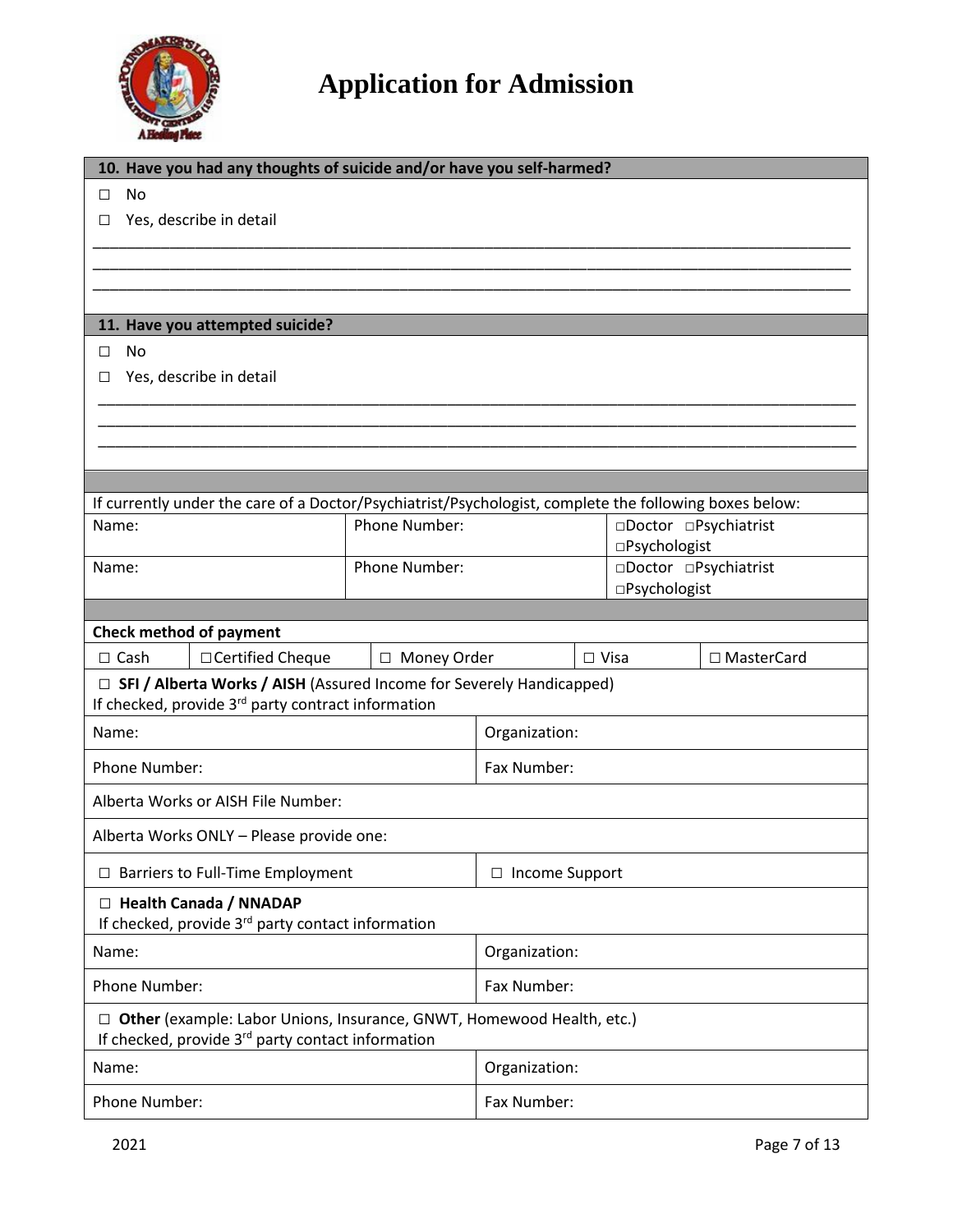

#### **Carefully Read the Following:**

- I understand to be admitted to residential treatment, I must remain alcohol and drug free for at least 72 hours (3 days) prior to my admission date. If I arrive under the influence of alcohol or other drugs, or in withdrawal requiring clinical intervention, I will be referred to a detoxification setting before treatment.
- I understand Poundmaker's Lodge is not responsible for personal costs I may incur (e.g. approved medications) while I am in treatment.
- I understand I cannot schedule any appointments (legal, dental, medical, or personal) for the period while in treatment. I must focus on my treatment program.
- I understand and agree to accept and attend all components of the treatment program as prescribed by Poundmaker's Lodge including all lectures, 12 step meetings, leisure and group counseling sessions

| Signature: | Date (YYYY-MM-DD) |
|------------|-------------------|
|------------|-------------------|

#### **Waiver to Release Information**

I, \_\_\_\_\_\_\_\_\_\_\_\_\_\_\_\_\_\_\_\_\_\_\_\_\_\_ authorize any professionals listed on this application (Referrals, Medical Staff, Probation Officers) to release to Poundmaker's Lodge Treatment Centres any information, including but not limited to, medical diagnosis, psychological and/or psychiatric assessments, evaluations and legal matter pertaining to my treatment at the aforementioned centre.

| Signature: | Date (YYYY-MM-DD) |
|------------|-------------------|
|------------|-------------------|

#### **Authorization to Transfer Prescriptions**

I, \_\_\_\_\_\_\_\_\_\_\_\_\_\_\_\_\_\_\_\_\_\_\_\_\_\_\_ authorize Poundmaker's Lodge to transfer my prescriptions from my current pharmacy to Poundmaker's Pharmacy, in St. Albert, for the duration of my stay at Poundmaker's Lodge. I will bring a **minimum of 2 days and maximum of 4 days' worth** of my medications with me and will be provided with the remainder of my medications by Poundmaker's Pharmacy, and I understand I am responsible for coverage/payment for my prescriptions.

| Signature: | Date (YYYY-MM-DD) |
|------------|-------------------|
|------------|-------------------|

**\*\* Please note that we offer admissions on a first come first serve basis and it is your responsibility to contact admissions to ensure your application has been received. Applicants will only be placed on the waitlist once we have received a completed application without any missing information or pages. Any missing information will result in delays. We require the following before you can be placed on the waitlist.**

#### **Application Checklist**

- $\square$  Completed application forms answering all questions leaving no questions blank
- $\square$  Include if you've had any recent charges, legal orders, upcoming court, or legal matters (including Probation / Parole Officers name and contact information on page 3)
- $\square$  Confirmation of funding on page 7 (who will pay for my treatment) if applicable

 $\Box$  3 signatures on page 8

- $\Box$  Complete referral information on page 9
- $\square$  Completed medical portion of application form, including physician's signature and physician's stamp
- $\Box$  Restricted medication documentation, see page 13 for options (if applicable)

**\*Please note application expires after 6 months, it is your responsibility to keep in contact.**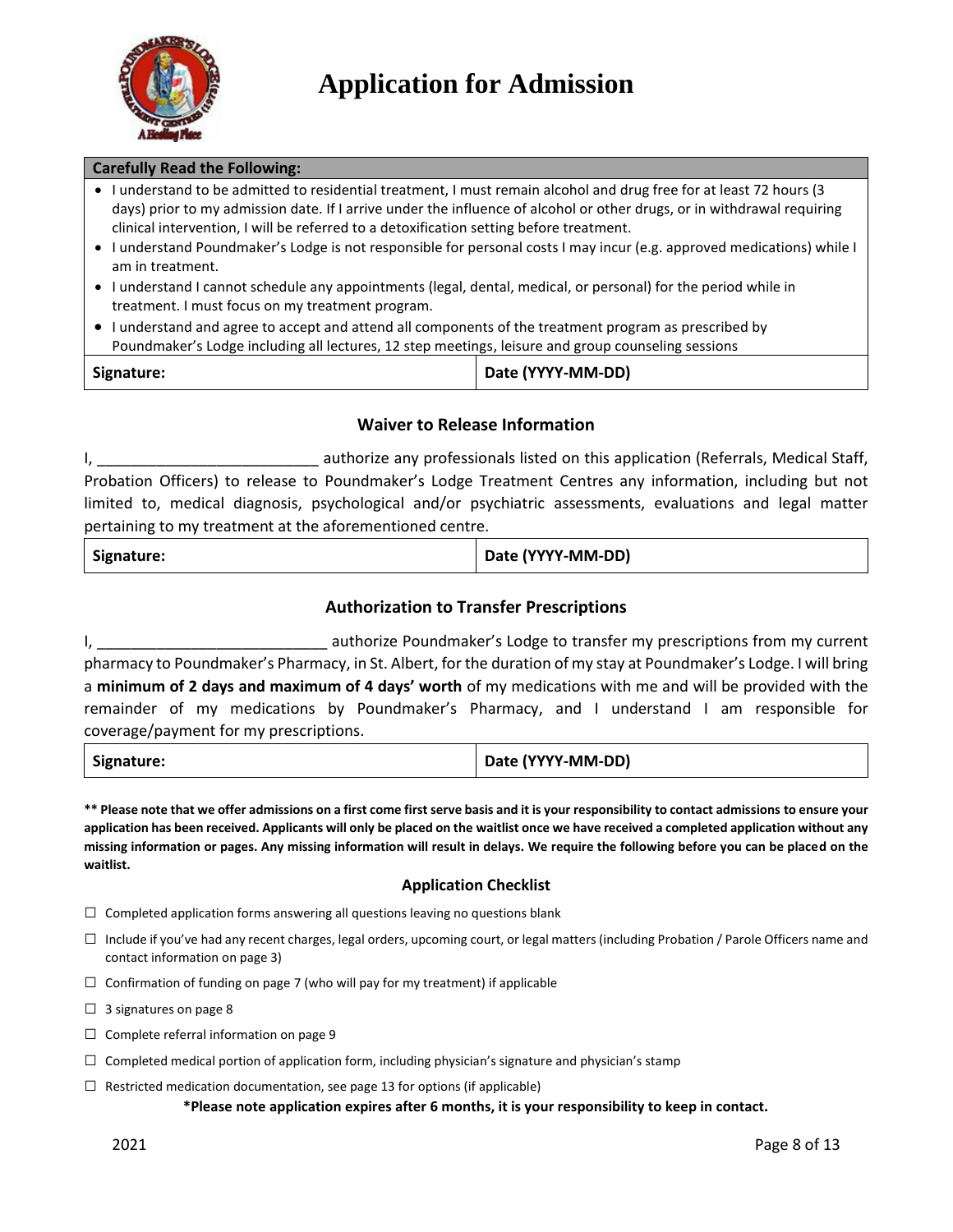

**Please note that all referrals must be on a professional basis; referrals from friends and family are not accepted.** 

#### **Referral guidelines:**

- The referral will be the contact person for the applicant.
- The referral will assist with setting up funding and travel (if necessary) for the applicant.
- The referral will receive a Treatment Summary Report once the client has completed treatment.

| This section is to be completed by the referring person only                                               |                |                                         |                       |                   |  |                   |                       |                    |                |
|------------------------------------------------------------------------------------------------------------|----------------|-----------------------------------------|-----------------------|-------------------|--|-------------------|-----------------------|--------------------|----------------|
| Referring Person's name:                                                                                   |                |                                         |                       |                   |  |                   |                       |                    |                |
| Agency:                                                                                                    |                | Professional relationship to applicant: |                       |                   |  |                   |                       |                    |                |
| <b>Business Address:</b><br>City:                                                                          |                |                                         |                       | Province:         |  |                   |                       |                    |                |
| Postal code:                                                                                               | Email:         |                                         |                       |                   |  |                   |                       |                    |                |
| Phone Number:                                                                                              |                |                                         |                       |                   |  | Fax Number:       |                       |                    |                |
| Type of Referral (check the box which most applies)                                                        |                |                                         |                       |                   |  |                   |                       |                    |                |
| □AHS Addiction Services                                                                                    |                | □ Health/Medical Doctor                 |                       |                   |  |                   | □ Business/Workplace: |                    |                |
| □ Other Addiction Agency                                                                                   |                | □ Justice/Legal Counsel                 |                       |                   |  | $\Box$ EPA        |                       | □ Human Resources  |                |
| □ Mental Health Centre                                                                                     |                | □ WCB/Disability Management             |                       | □Other:           |  |                   |                       |                    |                |
| <b>Readiness for change:</b>                                                                               |                |                                         |                       |                   |  |                   |                       |                    |                |
| □Pre-Contemplative                                                                                         | □Contemplative |                                         | $\square$ Preparation |                   |  | $\Box$ Action     |                       | $\Box$ Maintenance | $\Box$ Relapse |
| What is your assessment of the applicant's readiness and motivation for residential treatment?             |                |                                         |                       |                   |  |                   |                       |                    |                |
|                                                                                                            |                |                                         |                       |                   |  |                   |                       |                    |                |
|                                                                                                            |                |                                         |                       |                   |  |                   |                       |                    |                |
| Other than alcohol, drug or gambling, what issues does the applicant need to address while in the program? |                |                                         |                       |                   |  |                   |                       |                    |                |
|                                                                                                            |                |                                         |                       |                   |  |                   |                       |                    |                |
|                                                                                                            |                |                                         |                       |                   |  |                   |                       |                    |                |
|                                                                                                            |                |                                         |                       |                   |  |                   |                       |                    |                |
| $\Box$ Contact the referral for any missing information and to set an admission date                       |                |                                         |                       |                   |  |                   |                       |                    |                |
| □ Contact the applicant for any missing information and to set an admission date                           |                |                                         |                       |                   |  |                   |                       |                    |                |
| □Send a copy of the Treatment Summary Report to the referral once treatment has been completed             |                |                                         |                       |                   |  |                   |                       |                    |                |
| <b>Referral's Signature</b>                                                                                |                |                                         |                       | Date (YYYY-MM-DD) |  |                   |                       |                    |                |
|                                                                                                            |                |                                         |                       |                   |  |                   |                       |                    |                |
| <b>Client's Signature</b>                                                                                  |                |                                         |                       |                   |  | Date (YYYY-MM-DD) |                       |                    |                |
|                                                                                                            |                |                                         |                       |                   |  |                   |                       |                    |                |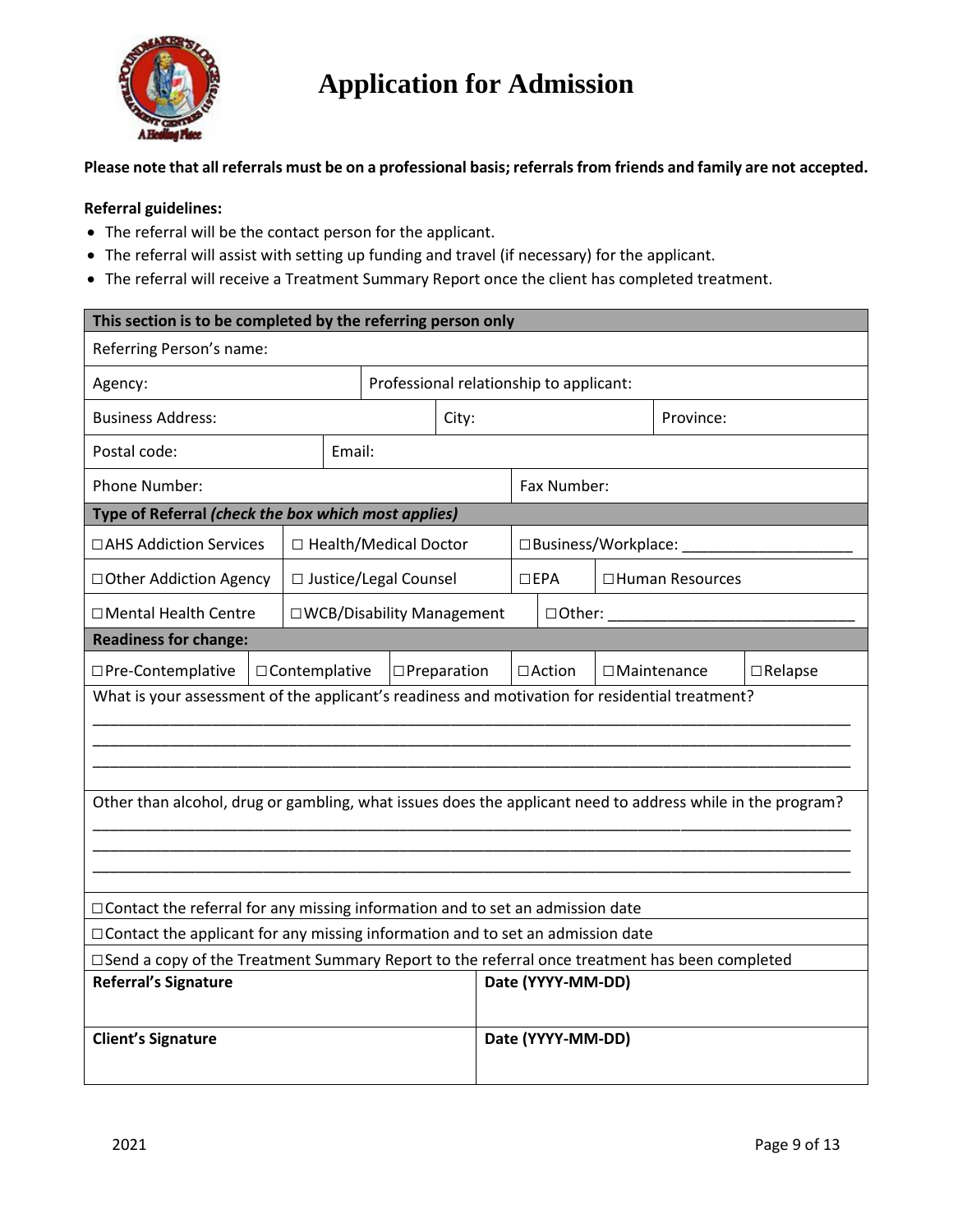

|                                                     | This medical assessment is required as part of the application and must be completed in full by a medical doctor.<br>**Please note: We will not accept medical applications without the client's name, date of birth, and health card number. |              |                            |           |                 |           |                                                                 |                                            |              |                                           |                                      |                         |                                                            |            |
|-----------------------------------------------------|-----------------------------------------------------------------------------------------------------------------------------------------------------------------------------------------------------------------------------------------------|--------------|----------------------------|-----------|-----------------|-----------|-----------------------------------------------------------------|--------------------------------------------|--------------|-------------------------------------------|--------------------------------------|-------------------------|------------------------------------------------------------|------------|
|                                                     | Patient Name (last, first, initial)                                                                                                                                                                                                           |              | Date of Birth (YYYY-MM-DD) |           |                 |           | Personal Health Care Number                                     |                                            |              |                                           |                                      |                         |                                                            |            |
|                                                     | Allergies (e.g.: drug, food, latex, other)                                                                                                                                                                                                    |              |                            |           |                 |           | <b>Special Dietary Requirements</b>                             |                                            |              |                                           |                                      |                         |                                                            |            |
|                                                     | Review of Systems (please send relevant reports, e.g.: CBC, Hepatic profile, electrolytes, urinalysis, etc.)                                                                                                                                  |              |                            |           |                 |           |                                                                 |                                            |              |                                           |                                      |                         |                                                            |            |
| <b>EENT</b>                                         |                                                                                                                                                                                                                                               |              |                            |           |                 |           |                                                                 |                                            |              |                                           |                                      |                         |                                                            |            |
|                                                     | Respiratory (e.g.: asthma, COPD)                                                                                                                                                                                                              |              |                            |           |                 |           |                                                                 |                                            |              |                                           |                                      |                         | Cardiovascular (e.g.: CVA, MI, HTN, arrhythmia, pacemaker) |            |
|                                                     |                                                                                                                                                                                                                                               |              |                            |           |                 |           |                                                                 |                                            |              |                                           |                                      |                         |                                                            |            |
|                                                     | Gastrointestinal (e.g.: GERD, history of GI bleed, hepatitis, pancreatitis)                                                                                                                                                                   |              |                            |           |                 |           |                                                                 |                                            |              |                                           |                                      |                         | Genitourinary (e.g.: incontinence, BPH, STD)               |            |
|                                                     | Musculoskeletal (e.g.: chronic pain, RA, OA, gout)                                                                                                                                                                                            |              |                            |           |                 |           |                                                                 |                                            |              | Integumentary (e.g.: psoriasis, eczema)   |                                      |                         |                                                            |            |
|                                                     | Neurological: does the patient have history of seizures?                                                                                                                                                                                      |              |                            |           |                 |           |                                                                 |                                            | $\square$ No |                                           |                                      | $\Box$ Yes              |                                                            |            |
|                                                     | Hematological/Immune (e.g.: HIV+, HCV+)                                                                                                                                                                                                       |              |                            |           |                 |           | Evidence of withdrawal or intoxication? (e.g.: ETOH,<br>opioid) |                                            |              |                                           |                                      |                         |                                                            |            |
| Other (specify)                                     |                                                                                                                                                                                                                                               |              |                            |           |                 |           |                                                                 |                                            |              |                                           |                                      |                         |                                                            |            |
|                                                     | <b>Physical Examination</b>                                                                                                                                                                                                                   |              |                            |           |                 |           |                                                                 |                                            |              |                                           |                                      |                         |                                                            |            |
| Height                                              | Weight                                                                                                                                                                                                                                        | Temperature  |                            |           | Pupils          |           |                                                                 | <b>Heart Rate</b><br><b>Blood Pressure</b> |              |                                           |                                      | <b>Respiration Rate</b> |                                                            |            |
| Skin                                                |                                                                                                                                                                                                                                               |              | Diaphoresis                |           |                 |           | Tremor                                                          |                                            |              |                                           |                                      |                         |                                                            |            |
|                                                     | Is the patient diabetic?                                                                                                                                                                                                                      | $\square$ No | $\square$ Yes              |           | Year Diagnosed? |           |                                                                 |                                            |              | Is the patient stable?                    |                                      |                         | $\Box$ No                                                  | $\Box$ Yes |
|                                                     | Does the patient have MRSA and wound?                                                                                                                                                                                                         |              |                            |           | $\square$ No    |           |                                                                 |                                            |              | $\Box$ Yes, (specify latest swab result): |                                      |                         |                                                            |            |
|                                                     | Is there cognitive impairment?                                                                                                                                                                                                                |              |                            |           | $\Box$ No       |           | $\square$ Yes                                                   |                                            |              |                                           |                                      |                         |                                                            |            |
|                                                     | Needs assistance ambulating or providing self-care?                                                                                                                                                                                           |              |                            |           |                 | $\Box$ No | $\square$ Yes                                                   |                                            |              |                                           |                                      |                         |                                                            |            |
|                                                     | When was the patient's last PAP smear?                                                                                                                                                                                                        |              |                            |           |                 |           | What were the results?                                          |                                            |              |                                           |                                      |                         |                                                            |            |
| Pregnancy                                           |                                                                                                                                                                                                                                               |              |                            |           |                 |           |                                                                 |                                            |              |                                           |                                      |                         |                                                            |            |
|                                                     | Is the patient pregnant?                                                                                                                                                                                                                      |              | <b>LMP</b>                 |           |                 |           |                                                                 | Para                                       |              |                                           |                                      | Gravida                 |                                                            |            |
|                                                     | $\Box$ No, complete top boxes only $\rightarrow$                                                                                                                                                                                              |              |                            |           |                 |           |                                                                 |                                            |              |                                           |                                      |                         |                                                            |            |
| EDC<br>$\Box$ Yes, complete all boxes $\rightarrow$ |                                                                                                                                                                                                                                               |              |                            | Urine HGC |                 |           | Prenatal Blood<br>Work                                          |                                            |              |                                           | Blood type<br>Prenatal<br>ultrasound |                         |                                                            |            |
|                                                     | Does the patient have current pregnancy compilations or had a history of pregnancy complications?                                                                                                                                             |              |                            |           |                 |           |                                                                 |                                            |              |                                           |                                      |                         |                                                            |            |
| $\Box$ No                                           | $\Box$ Yes, specify:                                                                                                                                                                                                                          |              |                            |           |                 |           |                                                                 |                                            |              |                                           |                                      |                         |                                                            |            |
|                                                     | Physician managing the pregnancy and delivery                                                                                                                                                                                                 |              |                            |           |                 |           | Phone:                                                          |                                            |              |                                           |                                      | Fax:                    |                                                            |            |
|                                                     | Address of planned location of delivery:                                                                                                                                                                                                      |              |                            |           |                 |           |                                                                 |                                            |              |                                           |                                      |                         |                                                            |            |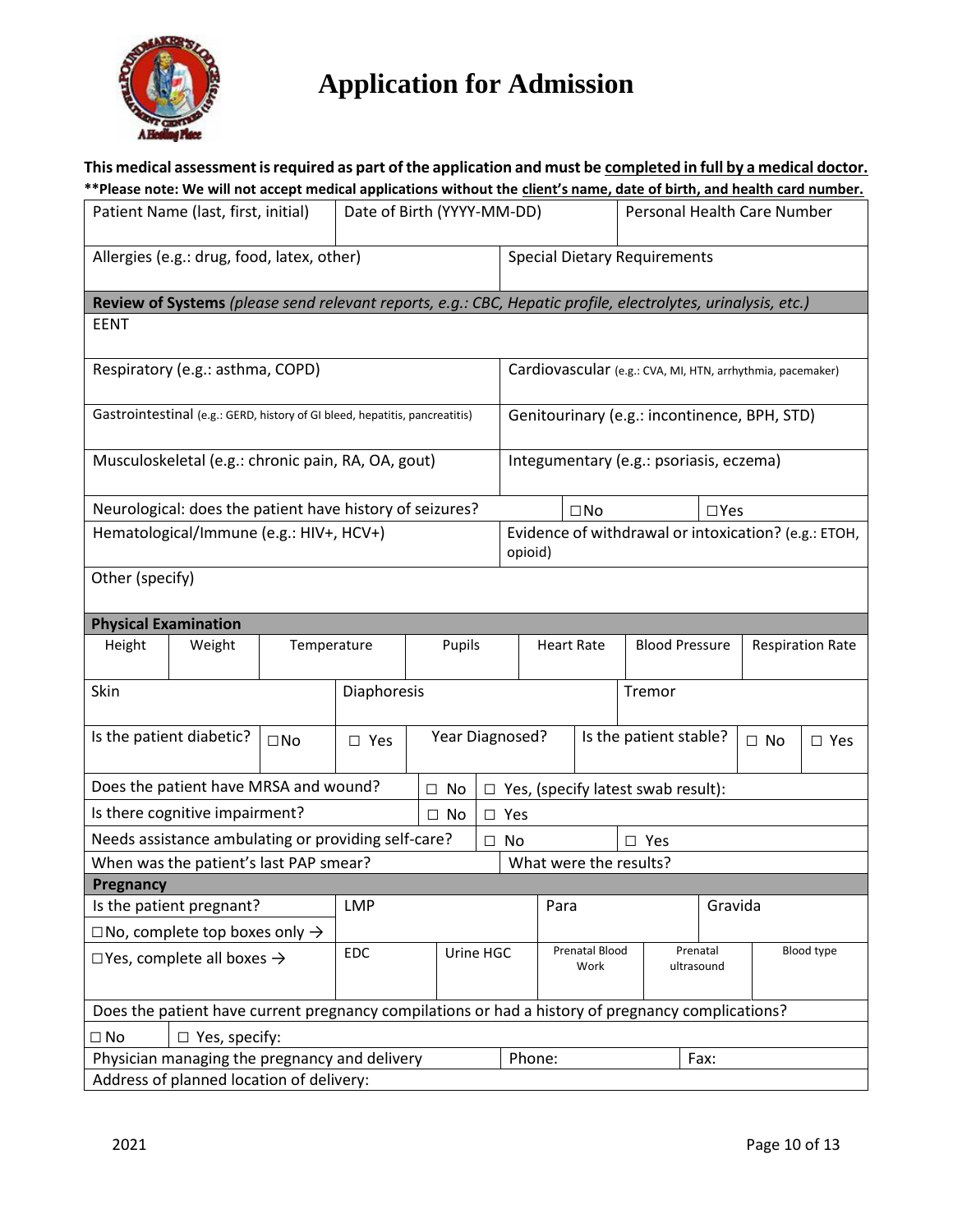

| <b>Patient Name (last, first, initial)</b>                                                                                                                | Date of birth (YYYY-MM-DD)<br><b>PHN</b>                                                                              |  |                   |                   |     |  |
|-----------------------------------------------------------------------------------------------------------------------------------------------------------|-----------------------------------------------------------------------------------------------------------------------|--|-------------------|-------------------|-----|--|
|                                                                                                                                                           |                                                                                                                       |  |                   |                   |     |  |
| Tb Screening-Symptoms and History                                                                                                                         |                                                                                                                       |  |                   |                   |     |  |
| Check the appropriate boxes                                                                                                                               |                                                                                                                       |  |                   | No                | Yes |  |
| Presence of cough lasting more than 2 weeks                                                                                                               |                                                                                                                       |  |                   |                   |     |  |
| Weight loss, if yes specify<br>lbs. In                                                                                                                    | length of time                                                                                                        |  |                   |                   |     |  |
| Night sweats                                                                                                                                              |                                                                                                                       |  |                   |                   |     |  |
| Fever                                                                                                                                                     |                                                                                                                       |  |                   |                   |     |  |
| Haemoptysis (blood in sputum)                                                                                                                             |                                                                                                                       |  |                   |                   |     |  |
| Previous active TB and treatment                                                                                                                          |                                                                                                                       |  |                   |                   |     |  |
| Previous significant Mantoux or chest x-ray results                                                                                                       |                                                                                                                       |  |                   |                   |     |  |
| Extensive travel (or birth) in a country with high incidence of TB                                                                                        |                                                                                                                       |  |                   |                   |     |  |
| Other risk factors (e.g.: indigenous, elderly, homeless, health care worker)                                                                              |                                                                                                                       |  |                   |                   |     |  |
| Poor general health status and risk factors for progress of disease                                                                                       |                                                                                                                       |  |                   |                   |     |  |
| Further TB screening/assessment required - if yes, please send results                                                                                    |                                                                                                                       |  |                   |                   |     |  |
| <b>Medical Approval</b>                                                                                                                                   |                                                                                                                       |  |                   |                   |     |  |
| In your opinion is the patient medically stable and appropriate for admission to Residential Addiction Treatment?                                         |                                                                                                                       |  |                   |                   |     |  |
| $\square$ No<br>$\Box$ Yes                                                                                                                                |                                                                                                                       |  |                   |                   |     |  |
| <b>Physician's Name</b>                                                                                                                                   | Signature                                                                                                             |  |                   | Date (YYYY-MM-DD) |     |  |
|                                                                                                                                                           |                                                                                                                       |  |                   |                   |     |  |
| Psychiatric Review/History (please attach any psychiatric evaluations and/or discharge summaries (if available)                                           |                                                                                                                       |  |                   |                   |     |  |
| Addictions - note date of last use, pattern of abuse and severity of addiction (e.g. alcohol, cocaine, opioids, cannabis,                                 |                                                                                                                       |  |                   |                   |     |  |
| gambling, tobacco, etc.)                                                                                                                                  |                                                                                                                       |  |                   |                   |     |  |
| Primary                                                                                                                                                   | Secondary                                                                                                             |  |                   | Tertiary          |     |  |
|                                                                                                                                                           |                                                                                                                       |  |                   |                   |     |  |
| Is there evidence of the following? (please use your best                                                                                                 | No<br>Yes                                                                                                             |  |                   | <b>Comments</b>   |     |  |
| judgment related to current severity of mental health concerns)                                                                                           |                                                                                                                       |  |                   |                   |     |  |
|                                                                                                                                                           | Mental development and/or learning disorders? (e.g.<br>depression, anxiety disorder, bipolar disorder, ADHD, phobias, |  |                   |                   |     |  |
| psychosis,                                                                                                                                                |                                                                                                                       |  |                   |                   |     |  |
| schizophrenia)                                                                                                                                            |                                                                                                                       |  |                   |                   |     |  |
| Underlying pervasive or personality conditions                                                                                                            |                                                                                                                       |  |                   |                   |     |  |
| Acute medical conditions and physical disorders aggravating                                                                                               |                                                                                                                       |  |                   |                   |     |  |
| mental health (e.g. brain injury, cognitive impairment, chronic                                                                                           |                                                                                                                       |  |                   |                   |     |  |
| pain, insomnia)                                                                                                                                           |                                                                                                                       |  |                   |                   |     |  |
| Contributing psychosocial and environmental factors                                                                                                       |                                                                                                                       |  |                   |                   |     |  |
| <b>Global Assessment of Functioning</b>                                                                                                                   |                                                                                                                       |  |                   |                   |     |  |
| Is there a history of self-harm, suicidal thoughts, or suicide                                                                                            |                                                                                                                       |  |                   |                   |     |  |
| attempts? (If yes, pertinent psychiatric reports/assessments                                                                                              |                                                                                                                       |  |                   |                   |     |  |
| are required)                                                                                                                                             |                                                                                                                       |  |                   |                   |     |  |
| <b>Psychological Approval</b><br>In your opinion is this patient psychologically stable and appropriate for admission to Residential Addiction Treatment? |                                                                                                                       |  |                   |                   |     |  |
| $\square$ Yes<br>$\square$ No                                                                                                                             |                                                                                                                       |  |                   |                   |     |  |
| Physician's Name                                                                                                                                          | Signature                                                                                                             |  | Date (YYYY-MM-DD) |                   |     |  |
|                                                                                                                                                           |                                                                                                                       |  |                   |                   |     |  |
|                                                                                                                                                           |                                                                                                                       |  |                   |                   |     |  |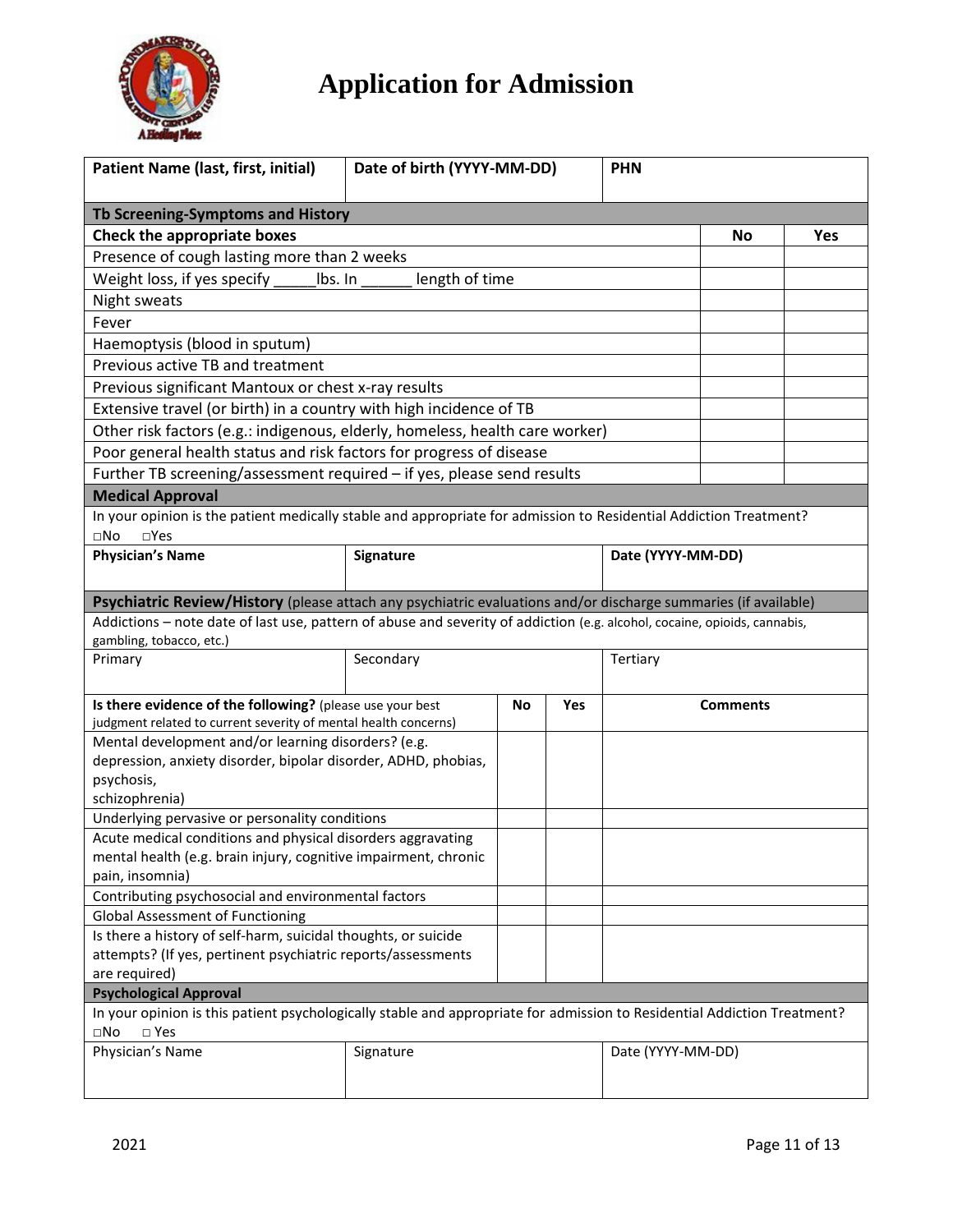

| Patient Name (last, first, initial)                                                                       |      |       | Date of Birth (YYYY-MM-DD) |        | <b>PHN</b> |          |            |        |
|-----------------------------------------------------------------------------------------------------------|------|-------|----------------------------|--------|------------|----------|------------|--------|
|                                                                                                           |      |       |                            |        |            |          |            |        |
| At Poundmaker's Lodge Treatment Centres, we have a restricted medication list which indicates medications |      |       |                            |        |            |          |            |        |
| we do not allow the clients to enter treatment with. Please see the following page for further details.   |      |       |                            |        |            |          |            |        |
| <b>Medications</b> (if more room is needed, attach list)                                                  |      |       |                            |        |            |          |            |        |
| <b>Medication</b>                                                                                         | Dose | Route | Frequency                  | Reason | Start      | End Date | Prescribed | Phone  |
|                                                                                                           |      |       |                            | given  | Date       |          | By         | Number |
|                                                                                                           |      |       |                            |        |            |          |            |        |
|                                                                                                           |      |       |                            |        |            |          |            |        |
|                                                                                                           |      |       |                            |        |            |          |            |        |
|                                                                                                           |      |       |                            |        |            |          |            |        |
|                                                                                                           |      |       |                            |        |            |          |            |        |
|                                                                                                           |      |       |                            |        |            |          |            |        |

#### **Please remind patient that in order to be admitted to Poundmaker's Lodge, they need to:**

- Be well enough to participate in the program and remain alcohol and drug free for at least 72 hours prior to Admission.
- Please discuss any restricted medication at your initial appointment to avoid any delays in processing your application
- Ensure any new medications not listed above have been pre-approved by the Admissions department
- If you plan to discontinue any medication(s) we request so in writing by your physician
- If you receive an alternative medication(s) we request a new prescription list
- If the patient's medical or psychological condition changes before their scheduled admission date they must contact the Admissions department.
- All current medications in their original containers with proper labels. NOTE: **Minimum of 2 days and maximum of 4 days' worth** – Upon arrival all prescriptions will be filled through Poundmaker's Pharmacy. The contact information to set up prescription transfer is 780-459-7963 (phone) and 780-459-9870 (fax). This MUST be completed prior to admission into Poundmaker's Lodge Treatment Centres.

| <b>Client's Name</b>                                                                                                                                                            |          | <b>Signature</b> |        | Date (YYYY-MM-DD) |                      |  |
|---------------------------------------------------------------------------------------------------------------------------------------------------------------------------------|----------|------------------|--------|-------------------|----------------------|--|
| <b>Physician's Name</b>                                                                                                                                                         |          | <b>Signature</b> |        | Date (YYYY-MM-DD) |                      |  |
| <b>Mailing Address</b>                                                                                                                                                          |          |                  |        |                   |                      |  |
| City/Town                                                                                                                                                                       | Province | Postal Code      | Phone: |                   | Fax:                 |  |
| Phone:<br>Primary Physician's Name (if different than above)                                                                                                                    |          |                  |        |                   | Fax:                 |  |
| Other (e.g.: psychiatrist or other specialist relevant to this admission)                                                                                                       |          |                  | Phone: |                   | Fax:                 |  |
| *Please ensure the medical portion is signed and stamped by the medical physician who<br>completed the forms. Failure to do so may cause delays in processing your application. |          |                  |        |                   |                      |  |
|                                                                                                                                                                                 |          |                  |        |                   | Physician's<br>Stamp |  |